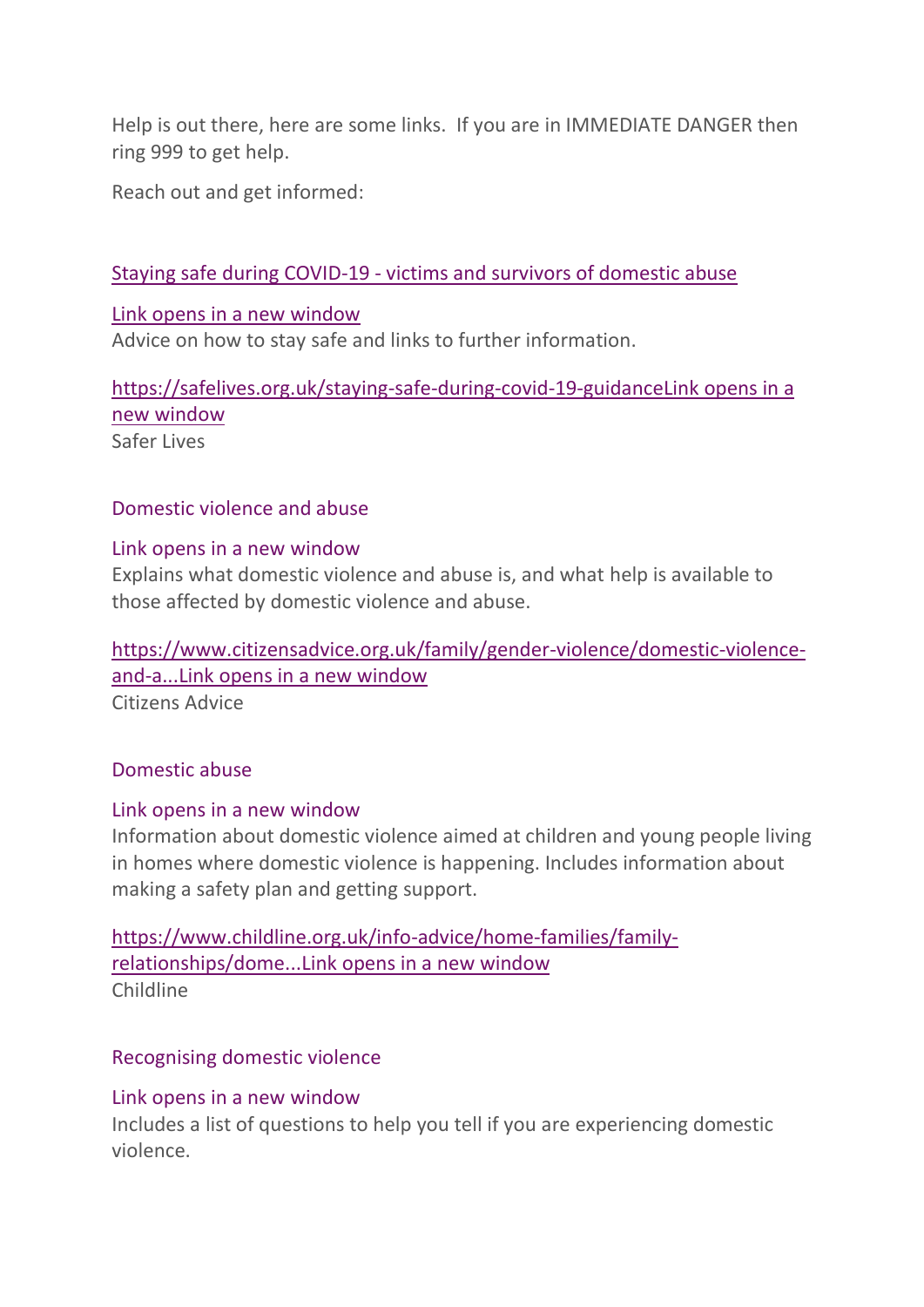### [https://www.womensaid.org.uk/information-support/what-is-domestic](https://www.womensaid.org.uk/information-support/what-is-domestic-abuse/recognising-domestic-abuse/)[abuse/recognis...Link](https://www.womensaid.org.uk/information-support/what-is-domestic-abuse/recognising-domestic-abuse/) opens in a new window [Women](http://rightsofwomen.org.uk/wp-content/uploads/2016/03/ROW-%C2%AD-Legal-Guide-Coercive-control-final.pdf)'[s Aid](http://rightsofwomen.org.uk/wp-content/uploads/2016/03/ROW-%C2%AD-Legal-Guide-Coercive-control-final.pdf)

[Coercive control and the law \(PDF\)](http://rightsofwomen.org.uk/wp-content/uploads/2016/03/ROW-%C2%AD-Legal-Guide-Coercive-control-final.pdf)

## Link opens in a new [window](http://rightsofwomen.org.uk/wp-content/uploads/2016/03/ROW-%C2%AD-Legal-Guide-Coercive-control-final.pdf)

It is a criminal offence in England and Wales for someone to subject you to coercive control. If you experience this kind of abuse you can report it to the police. You may also be able to apply to the Family Court for protection. This legal guide is designed to give you information about the ways in which the law can protect you.

[http://rightsofwomen.org.uk/wp-content/uploads/2016/03/ROW-%C2%AD-](http://rightsofwomen.org.uk/wp-content/uploads/2016/03/ROW-%C2%AD-Legal-Guide-Coercive-control-final.pdf)[Legal-Guide-Co...Link](http://rightsofwomen.org.uk/wp-content/uploads/2016/03/ROW-%C2%AD-Legal-Guide-Coercive-control-final.pdf) opens in a new window

Rights of Women

## [Domestic abuse](https://www.nspcc.org.uk/what-is-child-abuse/types-of-abuse/domestic-abuse/)

## Link opens in a new [window](https://www.nspcc.org.uk/what-is-child-abuse/types-of-abuse/domestic-abuse/)

Explains what domestic abuse is, and contains links to its signs, symptoms and effects and keeping children safe.

[https://www.nspcc.org.uk/what-is-child-abuse/types-of-abuse/domestic](https://www.nspcc.org.uk/what-is-child-abuse/types-of-abuse/domestic-abuse/)[abuse/Link](https://www.nspcc.org.uk/what-is-child-abuse/types-of-abuse/domestic-abuse/) opens in a new window The NSPCC

# [Three steps to escaping domestic violence](https://www.gov.uk/government/publications/three-steps-to-escaping-domestic-violence)

# Link opens in a new [window](https://www.gov.uk/government/publications/three-steps-to-escaping-domestic-violence)

Links to PDFs in English and translations into 12 other languages. The leaflet explains how to get help to escape violence and abuse, and keep safe. It focuses on issues faced by black and minority ethnic women and children, but it contains information which can be used to help victims of domestic and sexual violence from any nationality or ethnic background.

[https://www.gov.uk/government/publications/three-steps-to-escaping](https://www.gov.uk/government/publications/three-steps-to-escaping-domestic-violence)[domestic-viol...Link](https://www.gov.uk/government/publications/three-steps-to-escaping-domestic-violence) opens in a new window GOV.UK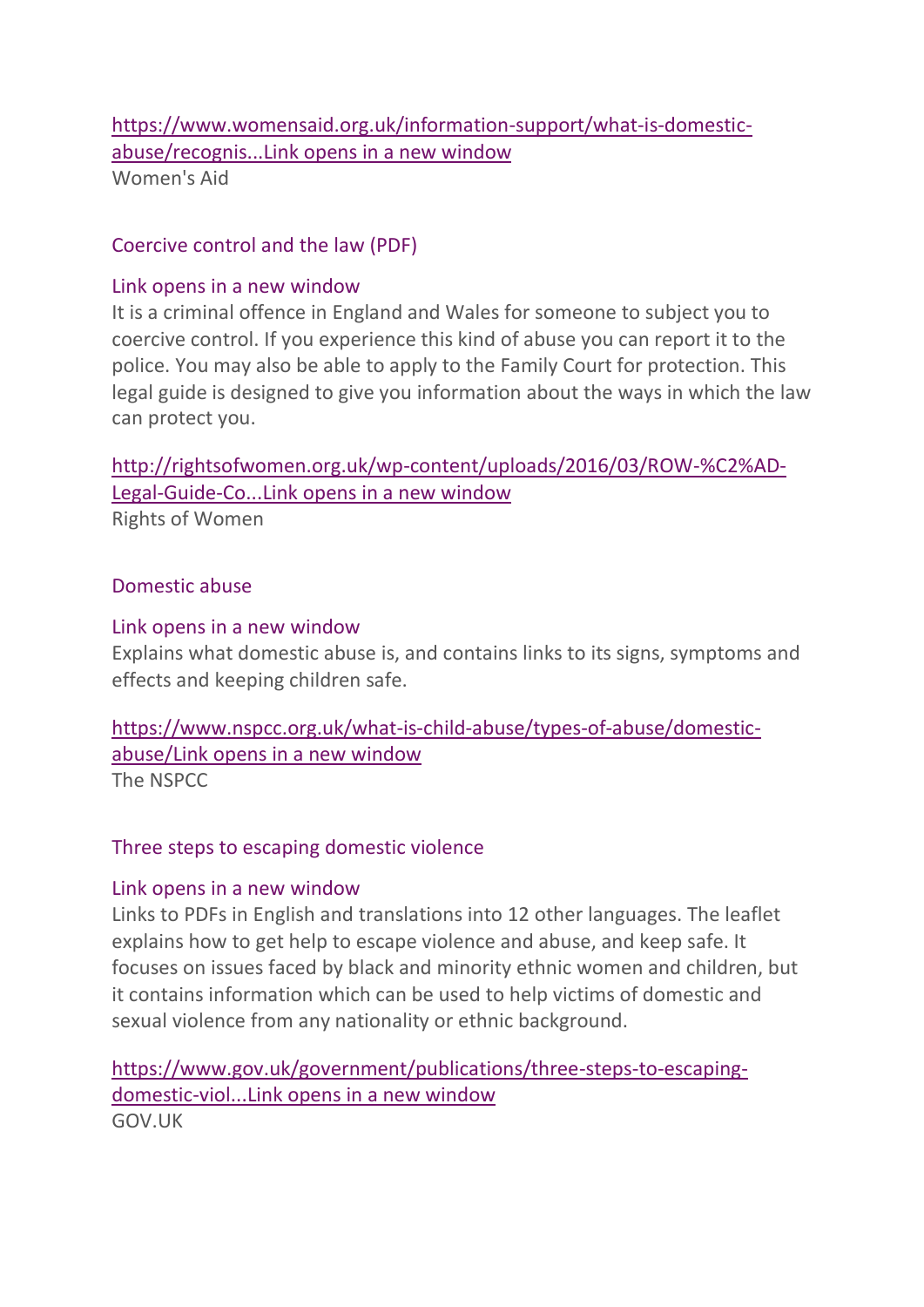## [Finding legal options for women survivors](https://www.flows.org.uk/)

## Link opens in a new [window](https://www.flows.org.uk/)

A legal support service, designed to help protect women against domestic abuse. Includes legal advice, local support, an online tool to apply for a court order.

[https://www.flows.org.uk/Link](https://www.flows.org.uk/) opens in a new window FLOWS

## [People fleeing domestic violence](https://www.housing-rights.info/02_10_Women.php)

## Link opens in a new [window](https://www.housing-rights.info/02_10_Women.php)

This information is for you if you have arrived in the UK to join a partner who is settled here, but have to leave your home because you fear or have experienced violence from your partner. It explains the special rules that may allow you to keep your right to reside when you end your relationship because of domestic violence. Also explains your rights to benefits and housing.

# [https://www.housing-rights.info/02\\_10\\_Women.phpLink](https://www.housing-rights.info/02_10_Women.php) opens in a new [window](https://www.housing-rights.info/02_10_Women.php)

Chartered Institute of Housing

## [Help if you're homeless: domestic abuse](http://england.shelter.org.uk/housing_advice/homelessness/your_situation/domestic_abuse)

## Link opens in a new [window](http://england.shelter.org.uk/housing_advice/homelessness/your_situation/domestic_abuse)

There may be steps you can take to make your home safe enough to stay in if you are facing domestic abuse or violence. (Content applies to England only.) [http://england.shelter.org.uk/housing\\_advice/homelessness/your\\_situation/d](http://england.shelter.org.uk/housing_advice/homelessness/your_situation/domestic_abuse) [omesti...Link](http://england.shelter.org.uk/housing_advice/homelessness/your_situation/domestic_abuse) opens in a new window **Shelter** 

## [Domestic Violence Helplines](https://www.womensaid.org.uk/information-support/)

## Link opens in a new [window](https://www.womensaid.org.uk/information-support/)

Information about the Women's Aid National Domestic Helpline and how the service can help you. This page also provides information about other specialist helplines which can advise on domestic violence issues.

[https://www.womensaid.org.uk/information-support/Link](https://www.womensaid.org.uk/information-support/) opens in a new [window](https://www.womensaid.org.uk/information-support/)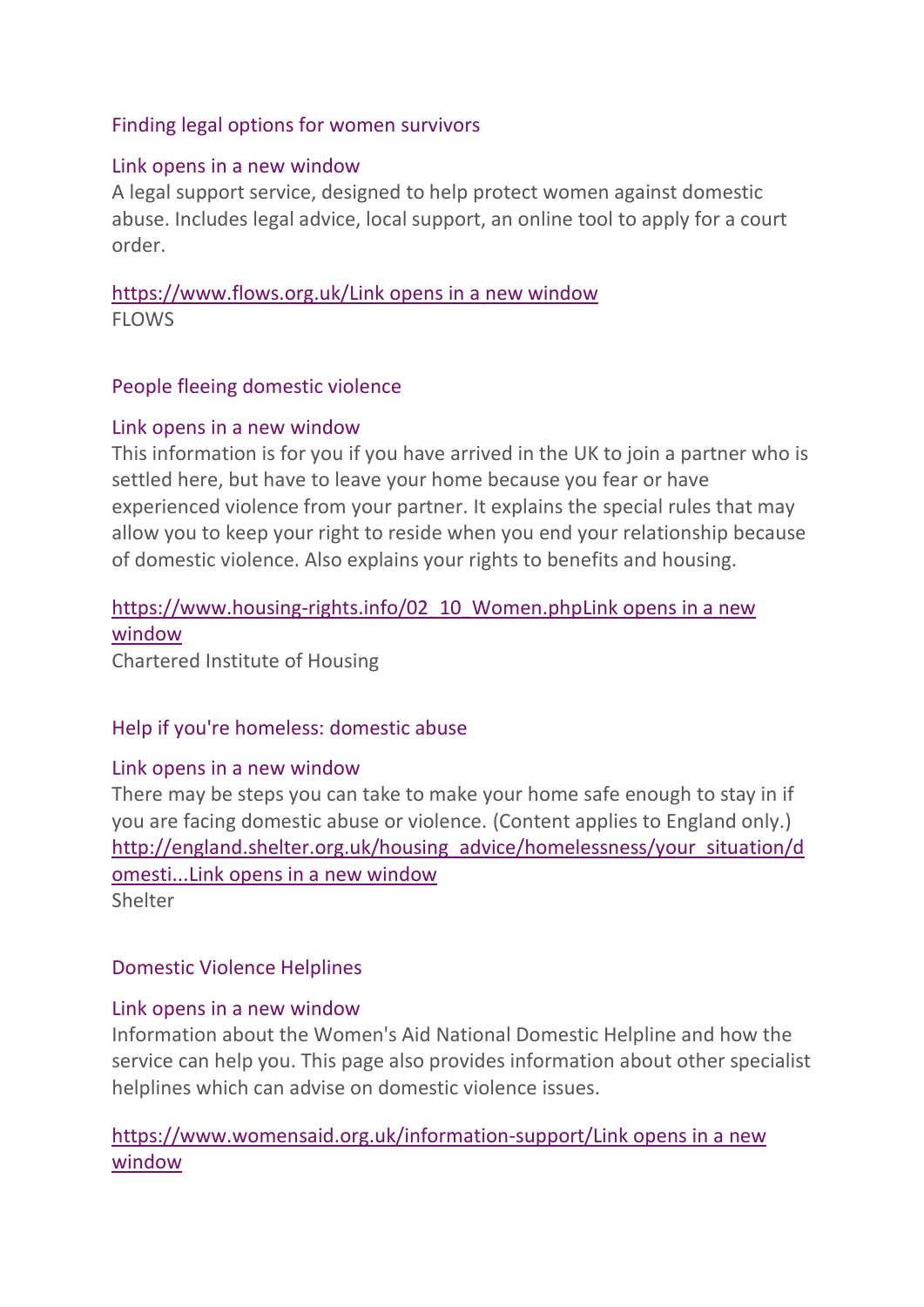Women's Aid

## [Emergency housing if you're homeless: women's refuges](http://england.shelter.org.uk/housing_advice/homelessness/temporary_housing_if_youre_homeless/refuges_if_youre_a_woman_suffering_from_domestic_abuse)

#### Link opens in a new [window](http://england.shelter.org.uk/housing_advice/homelessness/temporary_housing_if_youre_homeless/refuges_if_youre_a_woman_suffering_from_domestic_abuse)

Find out about women's refuges if you've experienced domestic violence - how to get a place and what they're like. (Content applies to England only.)

[http://england.shelter.org.uk/housing\\_advice/homelessness/temporary\\_housi](http://england.shelter.org.uk/housing_advice/homelessness/temporary_housing_if_youre_homeless/refuges_if_youre_a_woman_suffering_from_domestic_abuse) ng if y...Link opens in a new window **Shelter** 

[Refuge](https://www.refuge.org.uk/)

#### Link opens in a new [window](https://www.refuge.org.uk/)

Organisation providing information about what to do if you have been the victim of domestic violence.

# [https://www.refuge.org.uk/Link](https://www.refuge.org.uk/) opens in a new window

Refuge

## [Safety in the family court \(film\)](https://rightsofwomen.org.uk/get-information/family-law/safetyinthefamilycourt/)

#### Link opens in a new [window](https://rightsofwomen.org.uk/get-information/family-law/safetyinthefamilycourt/)

Being in a court building with your abuser can be one of the most difficult parts of the Family Court process. Links to a short film for survivors of domestic violence explaining the ways the courts can help make the process of going to court safer and make it easier for you to take part in court hearings without feeling intimidated.

[https://rightsofwomen.org.uk/get-information/family](https://rightsofwomen.org.uk/get-information/family-law/safetyinthefamilycourt/)[law/safetyinthefamilycourt/Link](https://rightsofwomen.org.uk/get-information/family-law/safetyinthefamilycourt/) opens in a new window Rights of Women

## [Legal aid for victims of domestic violence](https://www.gov.uk/legal-aid/domestic-abuse-or-violence)

#### Link opens in a new [window](https://www.gov.uk/legal-aid/domestic-abuse-or-violence)

Explains the circumstances when you may be eligible for legal aid if you have experienced domestic abuse and the evidence you will need to show.

## [https://www.gov.uk/legal-aid/domestic-abuse-or-violenceLink](https://www.gov.uk/legal-aid/domestic-abuse-or-violence) opens in a new [window](https://www.gov.uk/legal-aid/domestic-abuse-or-violence)